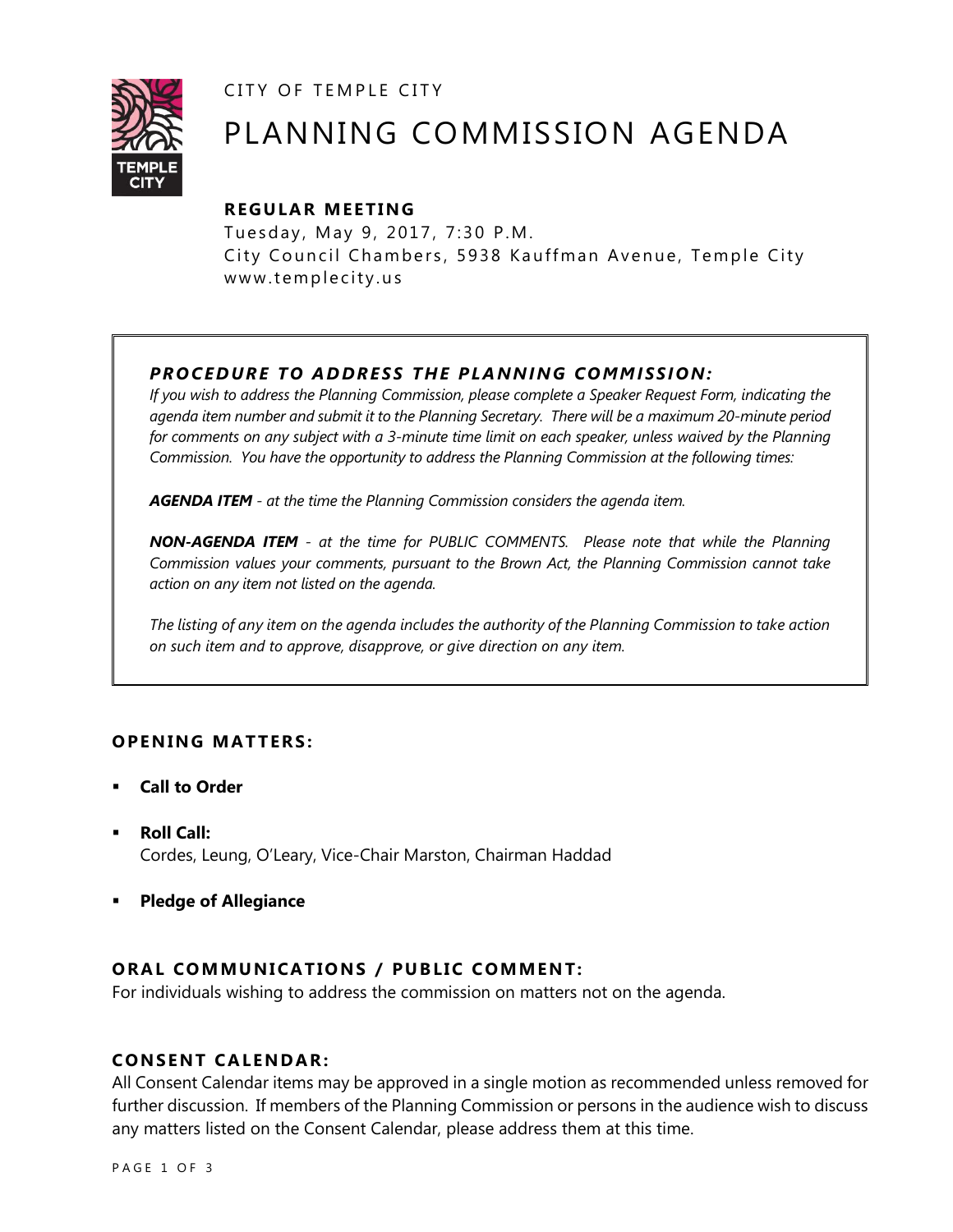- **1.** [Planning Commission Meeting of March 14, 2017](https://ca-templecity.civicplus.com/DocumentCenter/View/8452)
- **2. File: PL 17-728.** [A request to modify Planning Commission Resolution 13-2371 PC to](https://ca-templecity.civicplus.com/DocumentCenter/View/8453)  [Planning Commission Resolution 13-2370 PC.](https://ca-templecity.civicplus.com/DocumentCenter/View/8453)
- **3. File: PL 17-754.** [A request to modify Planning Commission Resolution 12-2362 PC to](https://ca-templecity.civicplus.com/DocumentCenter/View/8454)  [Planning Commission Resolution 12-2363 PC.](https://ca-templecity.civicplus.com/DocumentCenter/View/8454)

#### **PUBLIC HEARING ITEMS:**

**4. File: PL 16-511.** [A request for the review and approval of Tentative Parcel Map No. 74671 for](https://ca-templecity.civicplus.com/DocumentCenter/View/8455)  [a flag lot subdivision and a major site plan review for the construction of two new single-family](https://ca-templecity.civicplus.com/DocumentCenter/View/8455)  [residences on the property.](https://ca-templecity.civicplus.com/DocumentCenter/View/8455)

Address: 6122 Sultana Avenue

- Recommendation: Adopt the attached Resolution finding that the project is exempt from CEQA and approve File PL 16-511 subject to the proposed recommended conditions of approval.
- Project Planner: Andrew Coyne acoyne@templecity.us
- **5. File: PL 16-579.** [Zoning Code Amendment. The proposed ordinance would amend the](https://ca-templecity.civicplus.com/DocumentCenter/View/8456)  [Temple City Municipal Code \(TCMC\) Title 9, Chapter 1 \(Zoning Code\) to modify regulations](https://ca-templecity.civicplus.com/DocumentCenter/View/8456)  [pertaining to accessory dwelling units and administrative changes to Title 5 and 9 of the TCMC](https://ca-templecity.civicplus.com/DocumentCenter/View/8456)  [to carry out the provisions of this amendment.](https://ca-templecity.civicplus.com/DocumentCenter/View/8456)

Address: Citywide

Recommendation: That the Planning Commission find that the project is exempt from CEQA and adopt the attached Resolution recommending that the City Council adopt the proposed ordinance.

Project Planner: Andrew Coyne acoyne@templecity.us

#### **D ISCUSSION ITEMS: NONE**

**6. None**